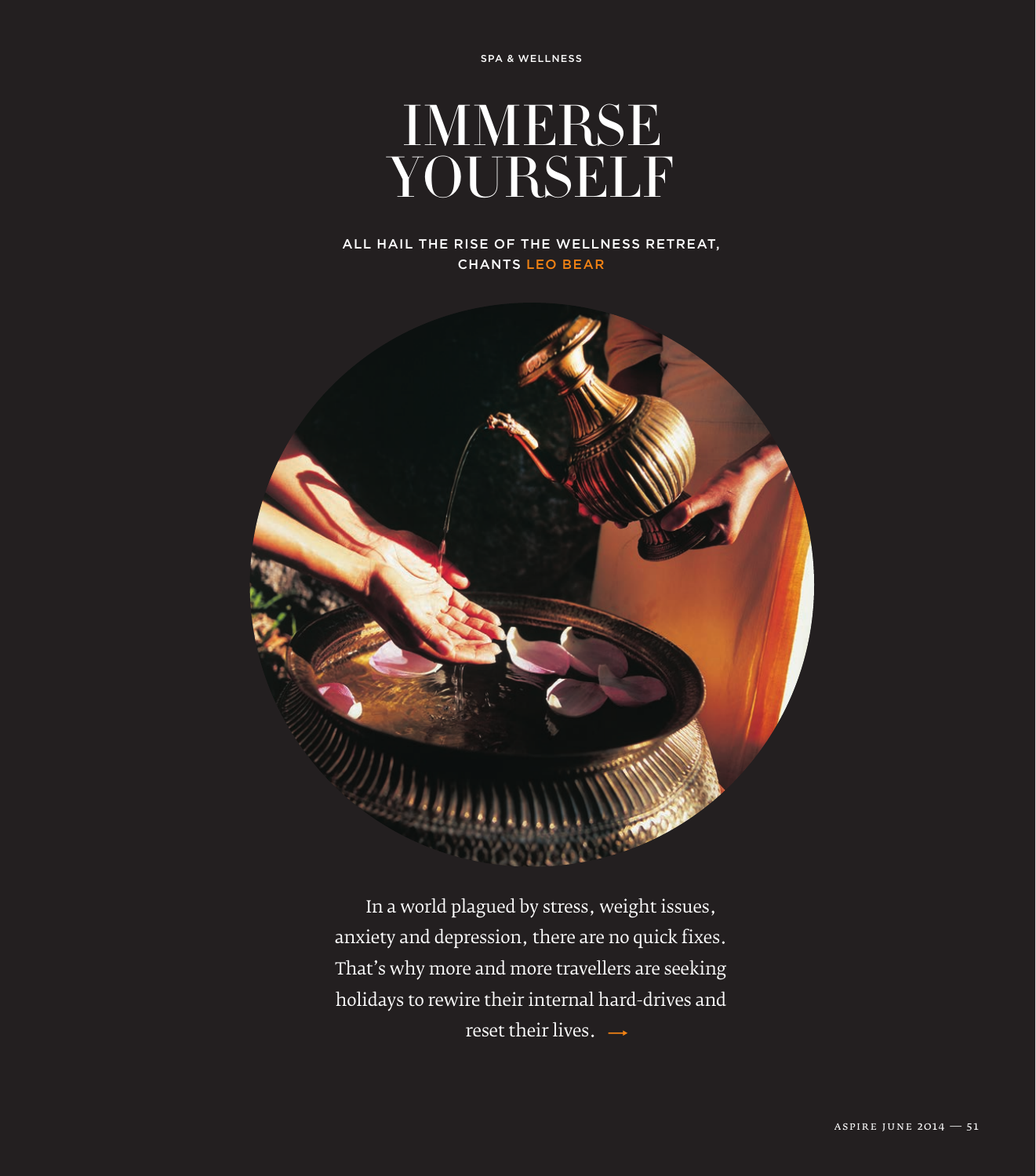effects has become a major driving force in tourism. Everywhere in the world, luxury holistic resorts and retreats are being built and Healing Hotels of the World now has 100 partner resorts."

'namaste'. The Alila hotel group has just announced it is working with mindful leadership coach Christian Kurmann on two 'mindful stillness retreats' to be held at its resorts in Oman and Bali, while construction is underway at SHA Wellness in Spain to build the SHA Academy, a centre for learning designed to arm guests with the know-how they need to maintain their good habits once they are back  $\rightarrow$ 





As growing medical evidence emerges to suggest that healthy lifestyle choices can affect longevity, looks and even your DNA, hotel brands are cashing in on the desire to live better and longer. Tapping into ancient Eastern philosophies, resorts from Phuket to Panama have been adding wellness centres, yoga pavilions and mindfulness workshops to their day-today offering, and now with full-scale immersive retreats promising wellness way beyond the benefits of mere spas, the landscape is really changing. These contemporary ashrams are springing up faster than you can say

**P** and you are lying on your back on<br>a soft carpet in a zen-like room<br>surrounded on three sides by dense forest. and you are lying on your back on a soft carpet in a zen-like room You are wearing a pair of loose-fitting linen pyjamas and feel deeply relaxed. There is a musician sitting cross-legged in the corner of the room playing a bamboo flute, and as gentle notes float through the air, you are lulled into a sweet restorative sleep.



*These contemporary ashrams are springing up faster than you can say 'namaste'*

**TOP:** Sound bath therapy **MIDDLE:** Meditation room **BOTTOM:** Hand massage **FACING PAGE:** Living area of a suite at Vana Retreat

Daily flute sessions – or raag therapy as it's referred to – are part of the timetable at Vana Retreat, a new ultra-luxurious hideaway in northern India, designed for stressed-out soul-searchers to get in touch with their inner karma.

Although still in its infancy, wellness travel is growing at nearly twice the rate of other types of tourism. According to findings shared at the Global Wellness Tourism Congress last autumn, some industry insiders liken the growth of wellness travel to that of eco-tourism and predict that within the next decade, wellness will go mainstream.

Anne Biging, founder and chief executive of Healing Hotels of the World, confirms the trend, saying: "Spending time at a holistic retreat to achieve a higher level of health with long-lasting



# 66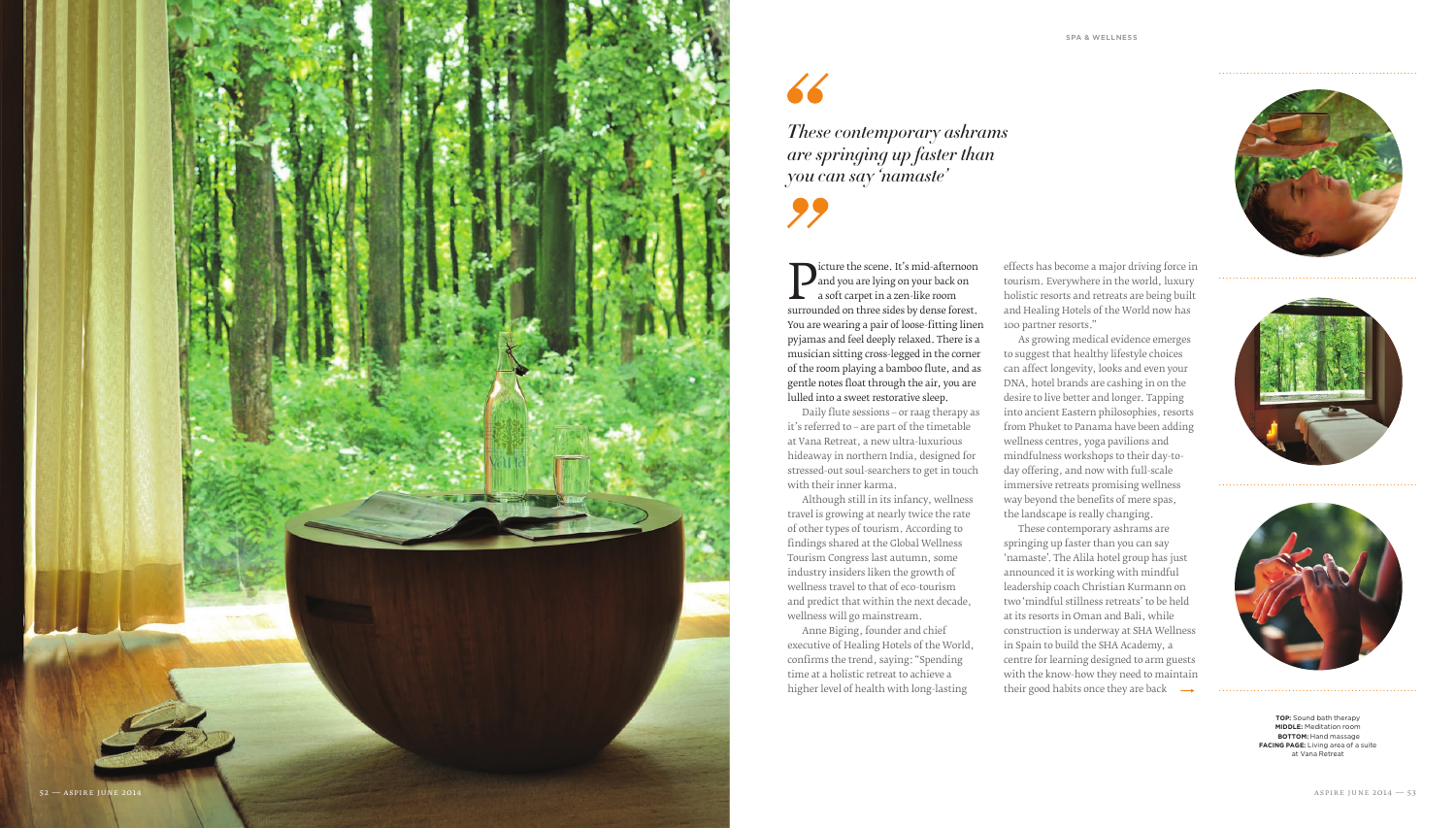# $0000000000000000000$ **AGENT 'S VIEW**



**Karen Nyoni SENIOR SALES ADVISOR Healing Holidays**

A trip to a holistic spa or wellness retreat in India is a unique experience. Using the ancient healing art of Ayurveda, every wellness programme is tailored to each person's dosha (body) type. Everything is personalised from your meal plans and exercise schedule to the 'very good for you but somewhat less palatable' herbal tonics and medication prescribed by an Ayurvedic doctor. Meals are vegetarian and onion and garlic is never used. It may take a while to readjust your tastebuds, but once you do, the food is very wholesome and tasty. Detoxification is a key part of most Ayurvedic programmes and will have you feeling lighter, re-energised and better than you have ever felt. It's not all trials and tribulations – fourhand massages soothe away aches and pains. Be warned, Ayurvedic massages require a lot of oil – there's no room for being bashful, you are covered from head to toe in oil and the results speak for themselves: amazing skin and lustrous hair.

## 0000000000000000



Vana, in Dehradun, India, offers the next level of wellness and is a trailblazer in the spa world

in the real world. Of course Thailand continues its reign as the place to balance body, soul and mind, while closer to home, 'holidays for health' are proliferating in Austrian resorts such as Hotel Adler Balance and Ayurveda Resort Sonnhof, both of which are centres of wellness excellence.

For the ultimate wellness retreat experience though, you'll need to send your clients to India. It's here, in the foothills of the Himalayas, that I was initiated.

Located on the outskirts of Dehradun, Vana opened in January. Set up by Indian entrepreneur and ex-Harrovian Veer Singh, his plan was to create the most iconic wellness retreat in the world. And what he has achieved is remarkable. Vana is a trailblazer – the next level in wellness – offering guests a deeply personalised immersive experience with a potentially life-changing outcome. Of course, results require commitment, and

time, as well a healthy bank balance.

My goal was to destress, relax and take a breath before a big birthday I had coming up, but visitors can choose anything from weight loss and detoxification to improved fitness and spiritual enlightenment. Then it's over to the experts, who plan guests' itineraries.

Three nights is the minimum stay and I was there for five, but Vana is already getting bookings for its ayurvedic panchakarma programme (colonics and all) which lasts anything from 14 to 21 days.

Once checked in, I was handed regulation Vana attire and asked to dispense with any handheld devices (these are banned in all communal areas). Guests are encouraged to give themselves over completely to the experience to reap the most reward – this meant no popping out for a beer in the local town as I later discovered.

Treatments vary according to the retreat and its location. Vana draws from the ancient healing therapies of Ayurveda, traditional Chinese medicine and Tibetan healing combined with yoga and  $\rightarrow$